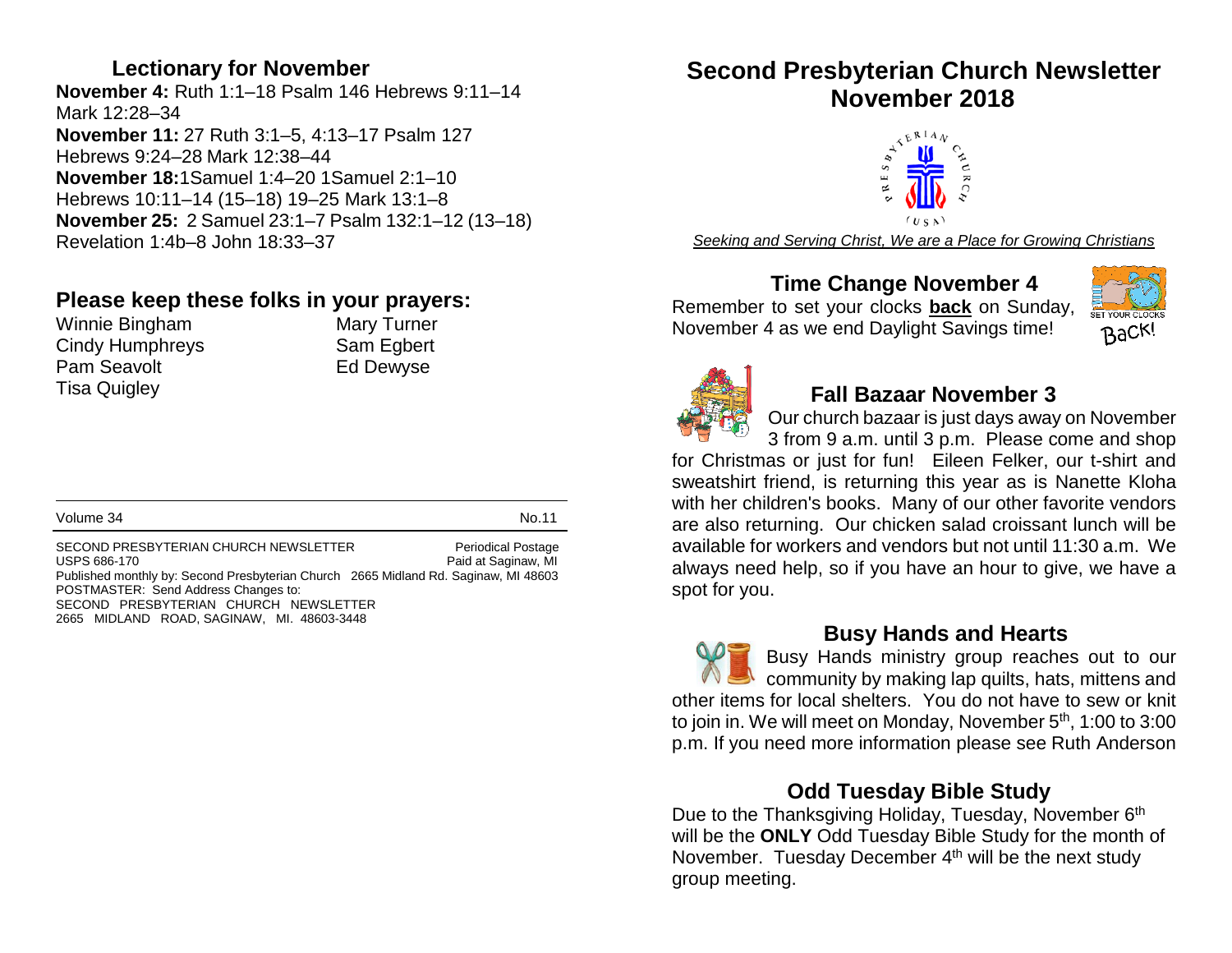#### **Men's Fellowship Breakfast**

All men of the church are invited to join in on Saturday, November 10, at 8:00 am for breakfast, study and fellowship **(this is the second Saturday).** We will continue to study The Acts of the

Apostles, Chapter 13. Come and join us for breakfast, study and fellowship!

# **Harvest Potluck**



Enjoy some wonderful fall fellowship at the Harvest Potluck on Sunday, November 11, at 5:00pm. We supply turkey, rolls, stuffing, potatoes, gravy, & cranberry sauce and you bring

a dish to pass and your table service. Please sign up in the gathering area so we know how many tables to set. If you can cook a 20lb. turkey, please let us know on the signup sheet.

# **Florence Gilmour Circle**

All women of the church are invited to join us on Wednesday, November 14, at 9:30am for study and discussion of the book, *The Grand Weaver* by Ravi Zacharias. We'll look at Chapter 8 this month.

#### **Harvest Sunday – November 18**



We invite you to bring non-perishable food items to worship on Sunday, November 18. Please place it on the table in the main hallway by the office. This will combine our Harvest Sunday and F.I.S.H. donations for Food Pantry. At this Thanksgiving season let's share some of

our abundance to help feed others**.** 

# **2nd @ Second**

We are continuing our study of the Buddhist religion in the series called "The Great World Religions". We explore the Buddhist religion with lecturer Malcolm Eckel, PhD., associate professor of religion at Boston University. Get your coffee and doughnut and join us at 10:45AM in the library. **There will be NO class on November 18 and 25.**

# Mission highlights **"Go also the second mile" Matthew 5:41**



# **Stockings for the Troops**

We will continue filling our stockings for our troops overseas, as we do every year. According to our veterans, they LOVE getting a little piece of home every year they are away from their families. Therefore, we will continue this "tradition" for years to come, as we recognize their sacrifice, especially during this wonderful time of the year. They will be due November 11th.



# **Angel Tree**

On November 18th the Angel Tree Project will begin. As a church we purchase Christmas gifts for those children who have a parent or guardian incarcerated. These gifts are delivered to the children by our members in December.

# **Thank You!**

CROP Walk 2018 was a huge success thanks to all who participated, sponsored, supported or prayed for the Second Presbyterian Church team! As a group, we raised \$1520 and collected countless pantry items to help feed those in need in Mid-Michigan! A special **Thank You** to Doug Byron for all the hours and care he puts into this mission! We are lucky to have you at Second Pres.

#### **Hanging of the Greens**

We will get busy immediately after worship on November 25 to decorate the church. When we're

done, we'll enjoy lunch together. We will supply the subs, and you bring chips or a beverage. All families are invited to help!

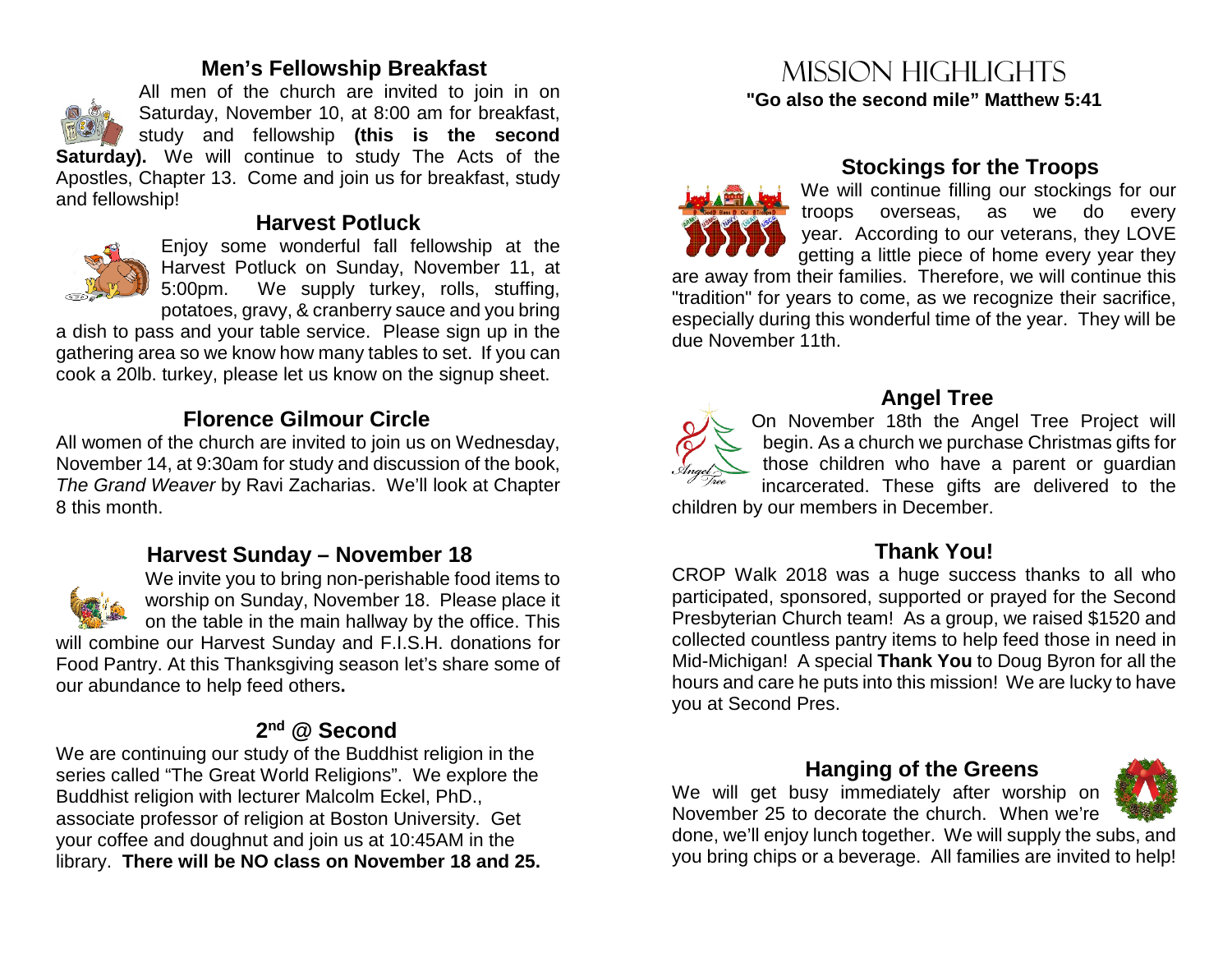

#### **Annual Turkey Bowl**

Everyone is welcome to join in on Thanksgiving morning before the big meal for some football rain, snow or sunshine! Game starts at 10:00am on Thanksgiving Day, November 22. We will play

at the open field on Seidel, next to White Pine Middle School, across from McDonald's Nursery. Everyone is welcome, (12 years old and above). If you can't play, just come out and cheer on the team. It's a lot of laughs!

# **Youth Events**

**Sunday, November 4<sup>th</sup>** – we will be offering popcorn after worship – join us to pass it out to the congregation! PYG 10:45am to noon

**Sunday, November 11<sup>th</sup>** – no PYG meeting but we will be at the Harvest Dinner so please either join your family at this event or come and be our family for dinner!

**Sunday, November 18th** – Progressive Dinner! We will leave church at 5pm

**Thursday, November 22nd** – 10am Turkey Bowl! Happy Thanksgiving!!

**Sunday, November 25<sup>th</sup>** – Hanging of the Greens! Let's help decorate the church!

# **Youth Progressive Dinner**

The Youth Group will visit a few houses for a Progressive Dinner on Sunday, November 18. We will leave church at 5:00pm and will call parents when we are on our way back. Please sign-up so we can plan transportation!

# **Fish Fry, Bake Sale and White Elephant Sale**

Our October Fish Fry was a great success. Profit from sales and donations was \$2,962.00 for the Presbyterian Men's group to use for our building and grounds projects and other major purchases. The White Elephant sale brought \$4,898.00 along with sales and donation from the bake sale of \$904.00 totaling \$5,802.00 to support Presbyterian Women mission related projects.

# **Sunday School Workshop Leaders**



We are still in need of volunteers for leading our Sunday school workshops for pre-school thru 7th grade children! Subjects and units coming up are: "The Ten Commandments" (Choose ethical and faithful behaviors in different

scenarios and make a mezuzah); "The Prodigal Son" (hear the story of *Sadako and the 1000 Paper Cranes* and make origami cranes, perform a play based on the book, *The Runaway Bunny,* build a wall and a bridge); "Woman with the Alabaster Jar" (meet the woman, decorate stones with fruit of the spirit words, plays games such as Simon says and dominos); These are just a few of the very exciting workshops coming up! Please consider a small time with our children of Second Presbyterian Church.

# **ATTN: 8th-12th Graders**

Don't feel left out, we have a Sunday School class just for you! The class meets every Sunday, except communion Sunday, in the youth room after "Time with the Children" during worship. Come and check it out!

#### **Christmas drama is upon us!**



Mark your calendars to join us on **Sunday, December 9** for our Christmas drama during the worship service! This year we will be performing a children's drama called "Shobi Shares a Miracle". The Christmas story is told in a unique way through the children who come to see the infant

Jesus. The Christ Child's manger has been made ready by Shobi, the orphan stable boy who works for the innkeeper. In witnessing the miracle of the Holy Child, the children and the innkeeper are transformed by the humble selflessness that they experience in the presence of the Son of God.We need your help to put this together! If you are willing to help out, on stage or off stage, please let Peggy know.